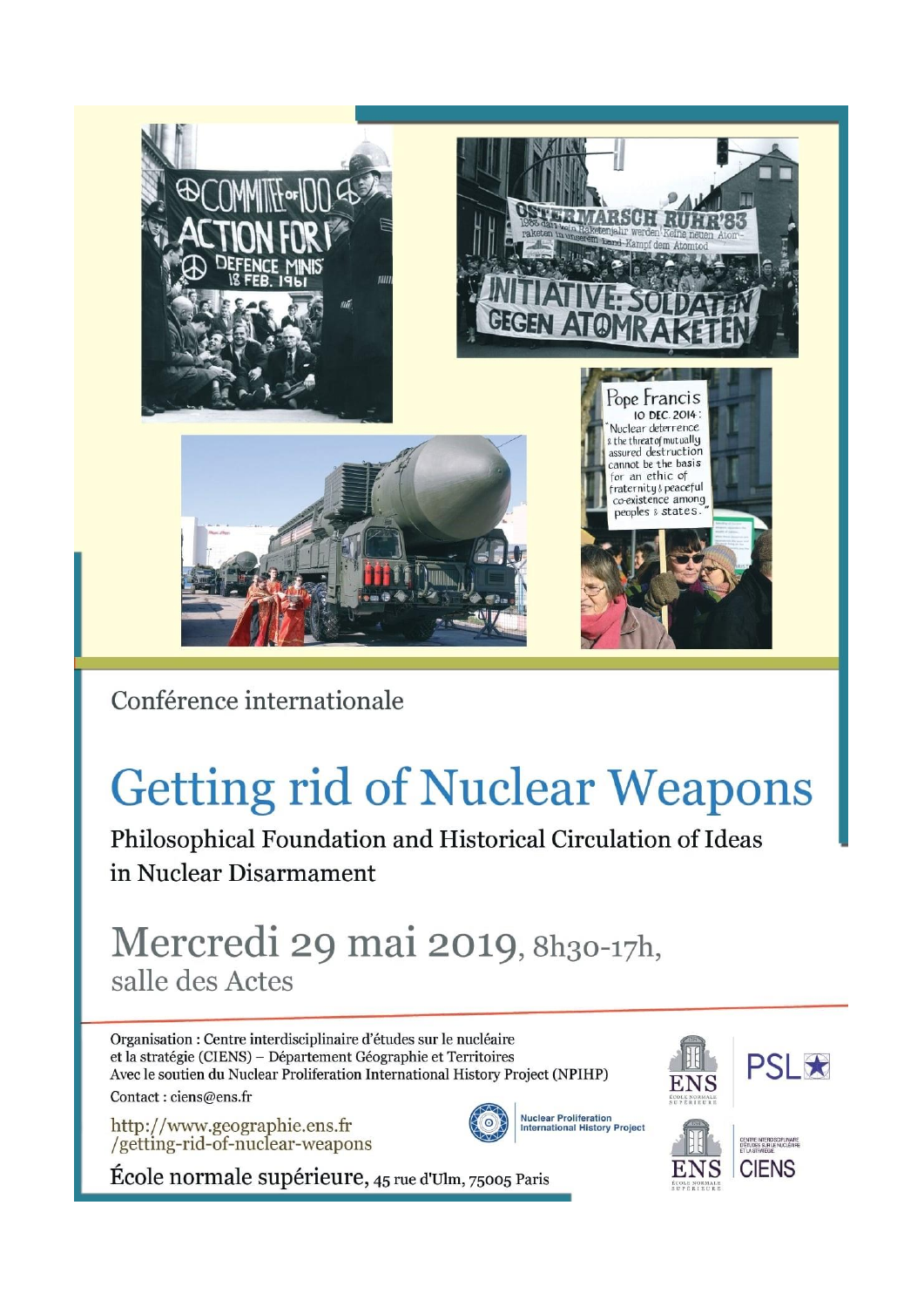## **Programme**

## **8h15-8h30 REGISTRATION AND WELCOME COFFEE**

**8h30-8h45 WELCOME ADDRESS** by **Nicolas Roche** (Director of the CIENS)

## **8h45-10h15 PANEL 1: RELIGIOUS AND PHILOSOPHICAL FOUNDATIONS OF THE ROLE OF NUCLEAR WEAPONS**

*Chair and discussant: Nicolas Roche (Director of the CIENS)*

**Hubert Tardy-Joubert** (CIENS, Ministère de l'Europe et des Affaires étrangères), Philosophical foundations of disarmament

**Mgr Bruno-Marie DUFFE** (Vatican State, Dicastery for Promoting Integral Human Development, General Secretary), Catholic Church positions about nuclear weapons and conditions of an ethical approach of a political peace

**Dmitry Adamsky** (IDC Herzliya), Russian nuclear orthodoxy: sources and consequences of the pro-nuclear ecclesiastical position in Russia

#### **10h15- 10h30 COFFEE BREAK**

## **10h30–12h PANEL 2: CIRCULATIONS OF IDEAS, PEOPLES AND PRACTICES AMONG CONTESTATION MOVEMENTS: VIEWS FROM THE 'SOUTH' AND GLOBAL PERSPECTIVES**

*Chair and discussant: Tiphaine de Champchesnel (IRSEM)* 

**Jo-Ansie Van Wyk** (University of South Africa), Liberation movements and nuclear disarmament: The case of the African National Congress and the South African nuclear weapons programme

**N.A.J. Taylor** (The University of Melbourne and the University of New South Wales), The visual politics of Oceanic nuclear colonialism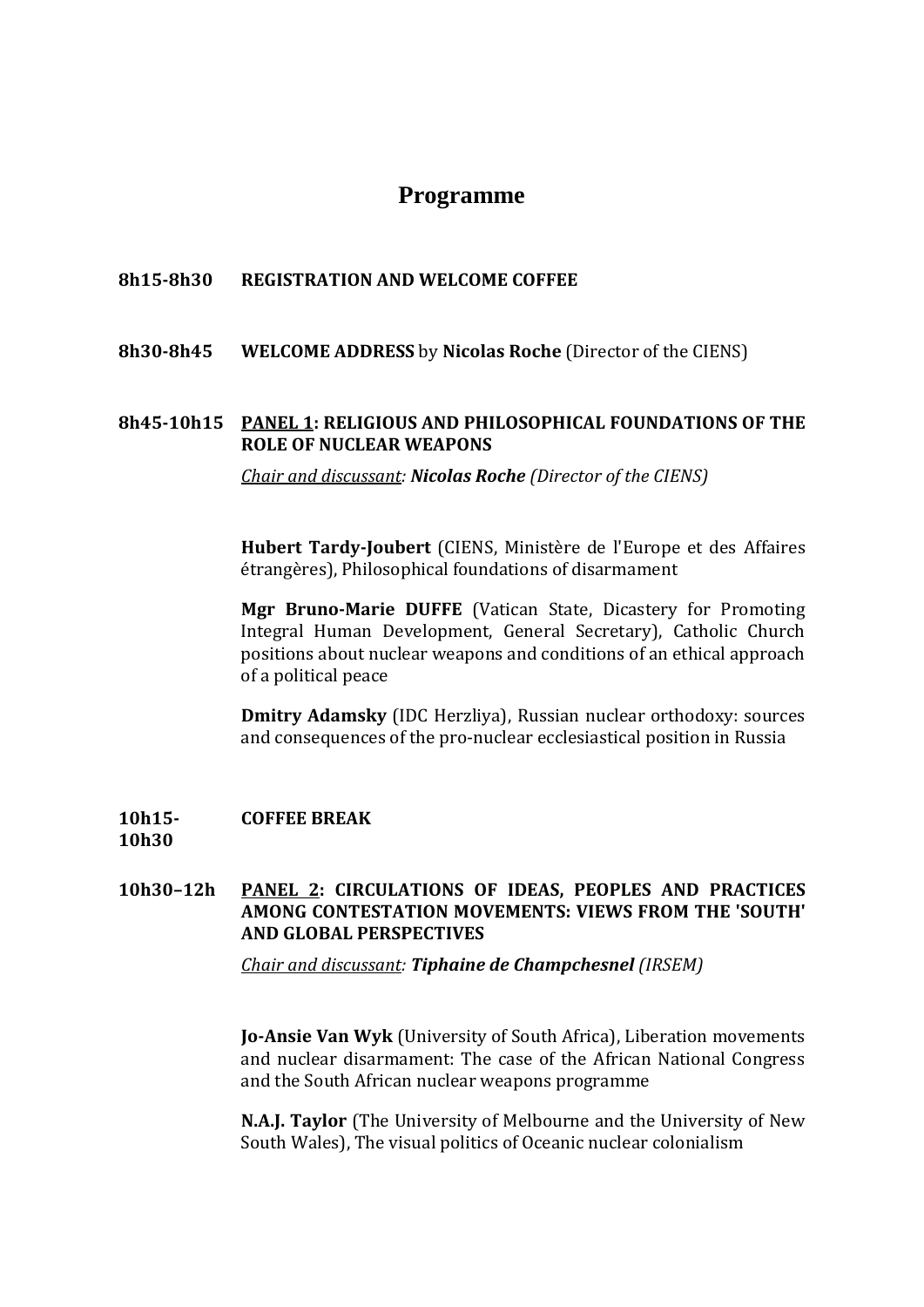**Céline Jurgensen** (CIENS) The Treaty Banning Nuclear Weapons: transnational circulation of ideas, concepts and practices among activist movements

### **12h-14h LUNCH BREAK**

## **14h-16h PANEL 3: CIRCULATIONS IN EUROPE AND THE WESTERN WORLD** *Chair and discussant: Guillaume de Rougé (CIENS – ENS-Ulm)*

**Ilaria Parisi** (CIENS – ENS-Ulm), The pacifist contagion in 1980s Europe: explaining the force of a divisive movement

**Susan Colbourn** (Yale University), Battlefield Europe: Limited Nuclear War, the Euromissiles, and the Quest for a Nuclear-Free Europe

**Henning Fauser** (Université de Tours), French concentration camp survivors and their associations in the struggle against nuclear armament (1949-1991)

**Sylvia Kesper-Biermann** (Universität Hamburg, Faculty of Education), "To imagine [...] what nuclear weapons actually do". Transnational Circulation of Anti-Atomic War Comic Books during the 1970s and 1980s

**16h-16h30 CONCLUDING REMARKS** by **Nicolas Roche** (Director of the CIENS)